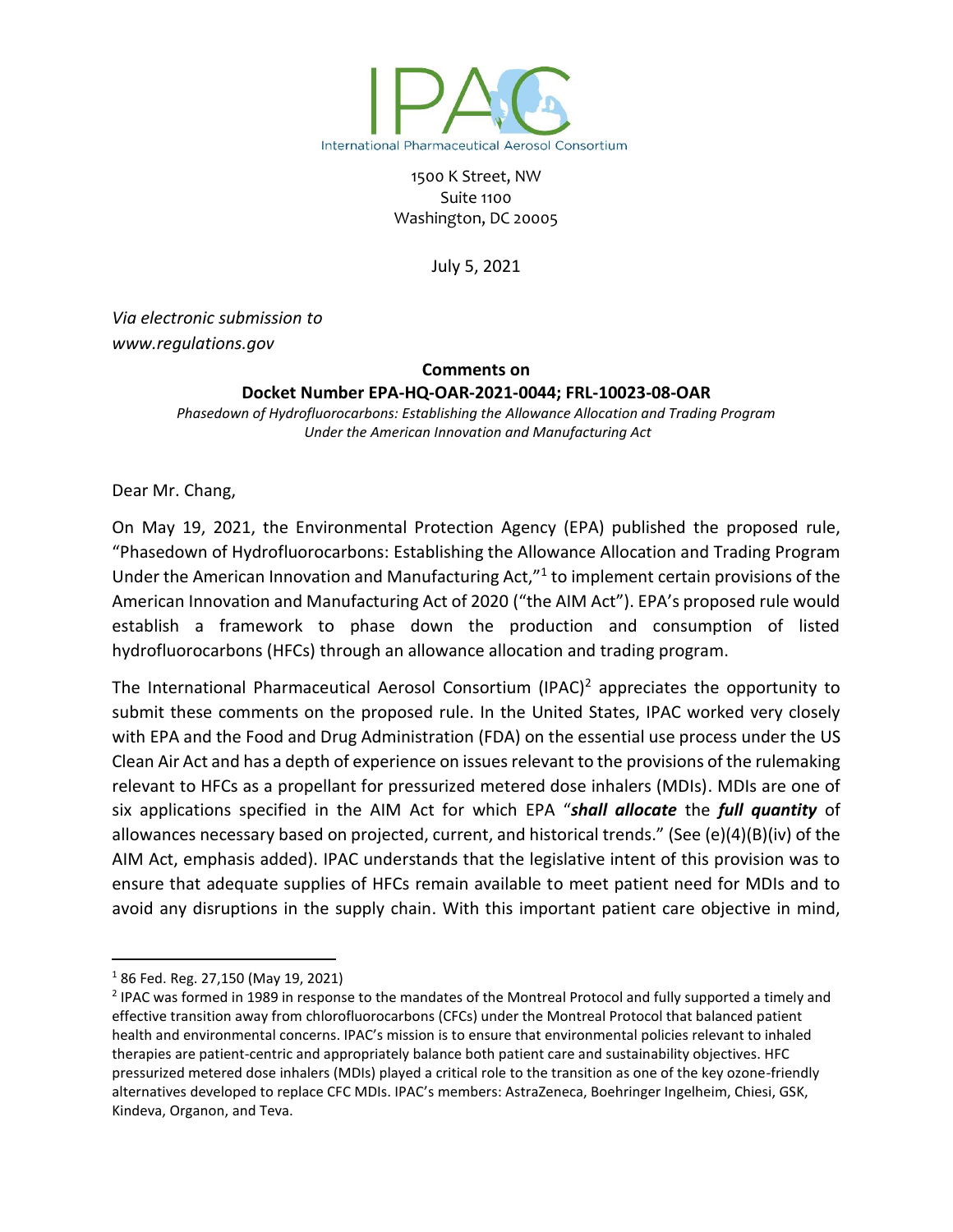IPAC's comments are focused on the elements of the proposed rule related to determining the application-specific allowances for MDIs. We also note that in light of antitrust/competition laws and commercial sensitivities and under the short timeframes, IPAC did not have access to detailed data and information relevant to the Notice of Data Availability (NODA) and MDI Market Characterization report. Therefore, we encourage EPA to consult fully and carefully with all entities that could be impacted by the proposed rule, including propellant suppliers, MDI manufacturers, MDI importers, and others. This is likely to be the most efficient and productive approach. IPAC applauds EPA for their energy and proactive engagement with IPAC and the MDI sector to understand the market, clarify data needs, and ensure companies are well informed of the opportunity to provide feedback in this important rulemaking. IPAC has supported EPA's efforts by informing MDI manufacturers that are not members of IPAC of the rulemaking and opportunity to provide comments and information.

The provisions of the proposed rule limiting transfer outside the MDI sector and the reporting requirements will allow EPA to closely track consumption in the MDI sector and enhance understanding of the needs of the sector consistent with the overall environmental objectives of the AIM Act. It is important to remember that the HFC volumes currently needed to meet demand for MDIs (which IPAC estimates to be 1,200 to 1,500 metric tons total, annually) represent a very small proportion of the overall volume of HFCs to be used in all sectors.

### **Topics Specific to MDIs**

- EPA is proposing to define MDIs as "a handheld pressurized inhalation system that deliverssmall, precisely measured therapeutic doses of medication directly to the airways of a patient. MDIs treat health conditions such as asthma and chronic obstructive pulmonary disease and are approved for such use by the U.S. Food and Drug Administration (FDA)." (86 Fed. Reg. 27208). IPAC supports this definition.
- IPAC encourages EPA to refine its estimate of HFCs in MDIs for accuracy. In the proposed rule, EPA states: "EPA estimates that in 2020, approximately 458 MT of HFC-134a and 78 MT of HFC-227ea propellant were contained in MDIs sold in the US. EPA received comments to the market characterization released with the NODA stating that the demand was twice what EPA estimates." IPAC believes that the comments to the NODA more accurately describe the market and we currently estimate that it is between 1,200 to 1,500 metric tons. This estimate is based upon our understanding of the MDI market, data shared by suppliers, historical CFC usage, and IPAC member feedback. In our response to the NODA, IPAC raised questions regarding the data sources and assumptions set forth in the market characterization (which we understand was developed on very short notice with limited data from industry). IPAC urged EPA to consult with propellant suppliers regarding estimated HFCs used given that the market for medical propellant is small and reasonably straightforward to segregate from other end uses due to the stringent purity requirements and specialized nature of the market.
- In the proposed rule, EPA anticipates the continued use of HFCs in MDIs: "[t]he use of HFC MDIs in the United States, absent a transition to alternatives, is expected to continue as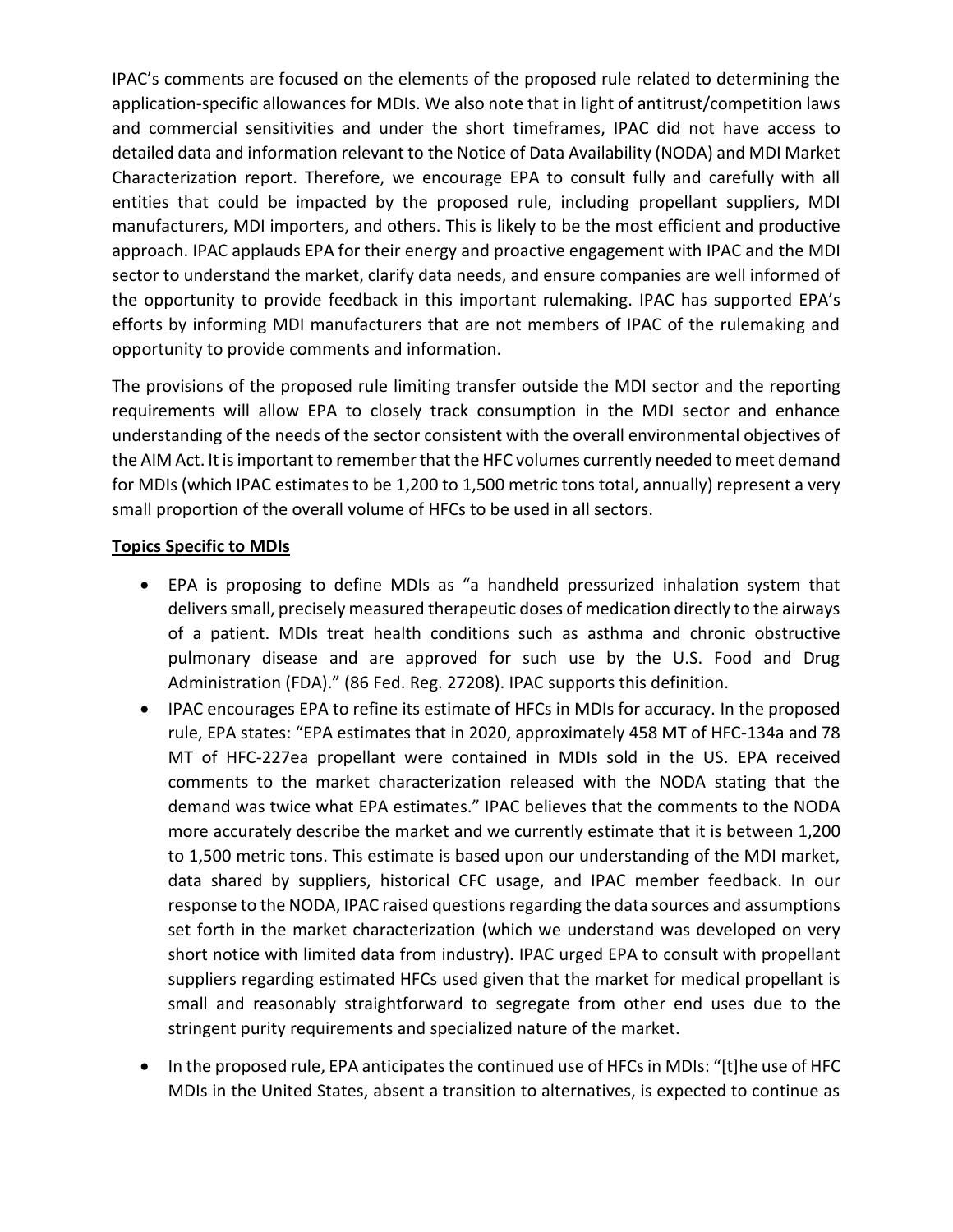they may be more appropriate for certain patients than NIK medical inhalers, such as when the patient requires a reliever medication for exacerbations of asthma or other requirements (e.g., inhalation strength)." IPAC concurs with this statement. Additionally, it should be noted that future therapies may benefit from the delivery of medications to the lungs by MDIs beyond asthma and COPD. IPAC supports access to HFC propellants for MDIs in development in order to meet patient need for both current and future therapies. IPAC understands that EPA is not accepting comments on potential transitions to next generation technologies in the current rulemaking. IPAC would be pleased to provide further information on alternative MDI propellants in future rulemaking proceedings.

# **Timing of Issuance of Allowances**

• EPA plans to issue allowances for 2022 by 1 October 2021. EPA notes that they have "focused on what can be implemented in a short timeframe" and that they will seek additional input in future years in order to allow more time for consideration of issues and to learn from experience. IPAC supports this approach. In future years, it may be prudent and efficient to issue multi-year application-specific allowances. However, in this initial year and given the extremely tight timeframes imposed by the AIM Act, IPAC agrees that undertaking an annual process for application-specific allowances for MDIs at least for 2022 and 2023 makes sense and we will all learn from the experience<sup>3</sup>. We also understand the need to accurately determine the amount of the application-specific allowances which must be provided for under the general cap of available allowances. This is another supporting rationale for undertaking an annual approach to issuing allowances for at least two years.

# **Application-Specific Allowances – Criteria for Evaluation and Issuance of Allowances (Section 84.13)**

- IPAC supports creating a category of allowances that would be issued only to entities in the six listed applications in the AIM Act, including MDIs.
- EPA proposes that allowances issued under the AIM Act be an exchange value-weighted number, rather than having allowances that are specific to each HFC. IPAC believes that this is reasonable and prudent for the reasons outlined by EPA and supports this approach.
- EPA proposes to determine the quantity of application-specific allowances to each company by taking the greater of the regulated substances used by the company in the prior year multiplied by:
	- $\circ$  the average growth rate of use by the company over the past three years; or
	- o the average growth rate of use by all companies requesting allowances for that specific application over the past three years.

<sup>&</sup>lt;sup>3</sup> We understand that other sectors may prefer to have allowances issued for multiyear periods (e.g., 2022-2023) and for allowances for sectors *other than MDIs* we would support that approach if it is pragmatic and feasible to predict needs based upon available data.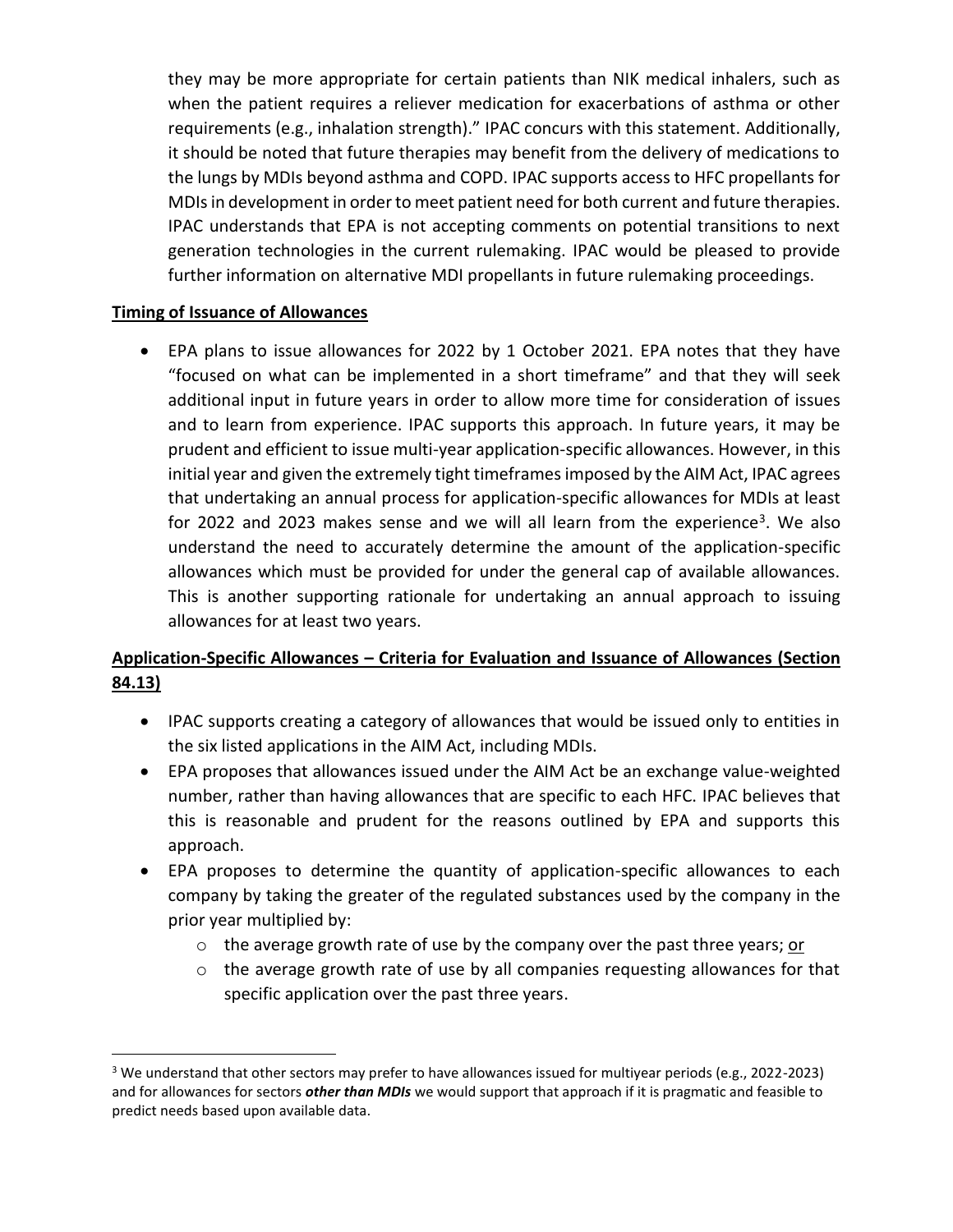IPAC generally supports this approach with the important additional feedback that EPA should have the flexibility to consider additional factors, including patient need for MDIs (see below). IPAC supports the allowances being allocated to individual MDI companies with the understanding that they can transfer to propellant suppliers seamlessly (with no offset reduction) if, for example, it is necessary because they are the importer of record of the bulk HFCs (see Section 84.13 (h): *"conferring application-specific allowances to a producer or importer is not subject to the offset required of transfers of allowances described in § 84.19"*).

- EPA also seeks comment on "whether EPA should allow for consideration of individual circumstances factually documented to the Agency (e.g., when a company projects significant growth due to acquiring another company)." IPAC strongly urges EPA to allow for consideration of individual circumstances of companies as well as the flexibility to consider any factor relevant to ensuring that sufficient supply of HFCs is available to meet patient need. Some examples that would have implications for the number of allowances needed include:
	- $\circ$  Approval of a new medicine delivered via MDI that addresses an unmet patient need. This would likely result in an increased need of current HFCs for at least some period.
	- o Public health emergencies (e.g., COVID-19 pandemic) that may increase demand for certain MDIs.
	- $\circ$  An increase in HFCs if a company needs to manufacture additional MDIs to avoid supply chain disruption following the unlikely incidence of a quality issue in light of FDA's stringent quality specifications.
	- o Changes in corporate structure, such as mergers, acquisitions, changes in parent companies and spinoffs.
	- o A company's sale or acquisition of MDIs from an unaffiliated company.

Allowing for consideration of facts and circumstances provides the flexibility for EPA to respond to unexpected scenarios that are difficult to predict in advance. IPAC encourages EPA to continue seeking feedback from stakeholders, including pharmacies, clinicians, hospital associations, patient associations, industry associations such as IPAC, and others with knowledge about the respiratory healthcare ecosystem. A core reason that the essential use process for CFCs in the United States was successful was the open and constructive collaboration among stakeholders. If helpful, IPAC would be pleased to facilitate a stakeholder group that could meet periodically and share information similar to the US Stakeholders Group on MDI Transition.

• EPA seeks comment on whether gross domestic product (GDP) or U.S. population growth rates would be appropriate for the MDI application. IPAC has undertaken an initial review of both metrics and believes that neither is appropriate in this context. Rather, we urge a patient-focused approach which would seek to understand what volume of HFCs is necessary to meet patient need. GDP is unlikely to be a useful proxy for the prevalence of respiratory illnesses and other factors relevant to ensuring patient access to necessary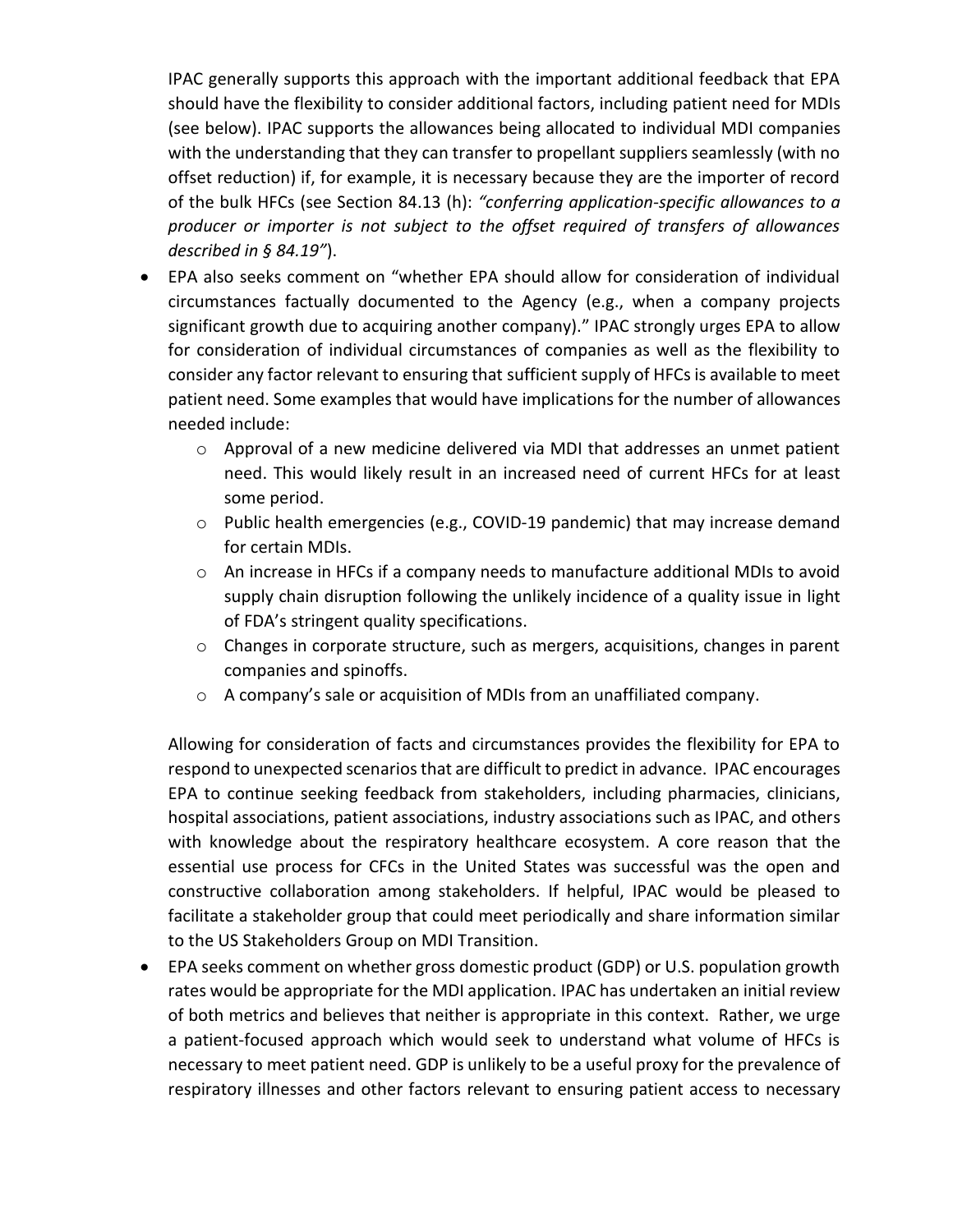medicines. Given the unique aspects of the market, we believe MDI manufacturers are best suited to provide data on HFC need for MDIs. In addition, FDA, patient, and clinician groups (*e.g*., American Lung Association, COPD Foundation, and the American Thoracic Society) may be helpful resources. Equally well, population growth does not necessarily provide insight into the prevalence of respiratory illnesses or other diseases that could require the use of MDIs. A combination of market growth rates (as outlined above) and the particular circumstances of a company would provide a much more useful and accurate metric for assessing the allowance for MDIs.

• Application-specific allowances seem to only be required for acquiring bulk HFCs produced in the US or bulk HFCs imported into the US. An allowance would not be required for import of finished product although EPA is seeking feedback on this point. IPAC understands this is a complex, multifaceted issue. Given the short timeframe for comment, we do not have a detailed position on these issues but would support further dialogue on a data reporting process that would allow the EPA to monitor import of HFC finished products in support of any future regulatory actionsthat may be needed to meet environmental objectives.

# **Transfer Provisions for Application-Specific Allowances (Section 84.21)**

We note that the transfer provisions outlined in the proposal are largely based upon the transfer process that was applicable to CFCs and other ozone depleting substances (ODS). Based upon IPAC's prior experience this seems a reasonable approach. IPAC concurs that transfers of application-specific allowances should be limited to within the application-specific allowance. IPAC urges EPA to consider whether the offset provision should apply to application-specific allowances for the MDI sector given the critical patient need.

### **Reporting Requirements (Section 84.31)**

- IPAC concurs with the proposal that producers keep records to distinguish between HFCs produced with application-specific allowances and those produced with general pool production.
- EPA proposes that holders of application specific allowances must certify to producers and importers when purchasing HFCs using allowances that they were purchased for the specific use. IPAC concurs with this approach.

# **Set Aside Pool of Allowances (Section 84.15)**

IPAC supports the set aside pool of allowances. This will help ensure that new entrants to the MDI market, or parties that did not have notice of the rulemaking, will have access to allowances to meet patient need.

# **Auditing of Recordkeeping and Reporting (Section 84.33)**

The auditing requirements are very specific and may be burdensome and challenging for companies. Undertaking auditing in the initial allowance allocation period would be extremely challenging from a timing perspective. IPAC believes that the reporting requirements under the